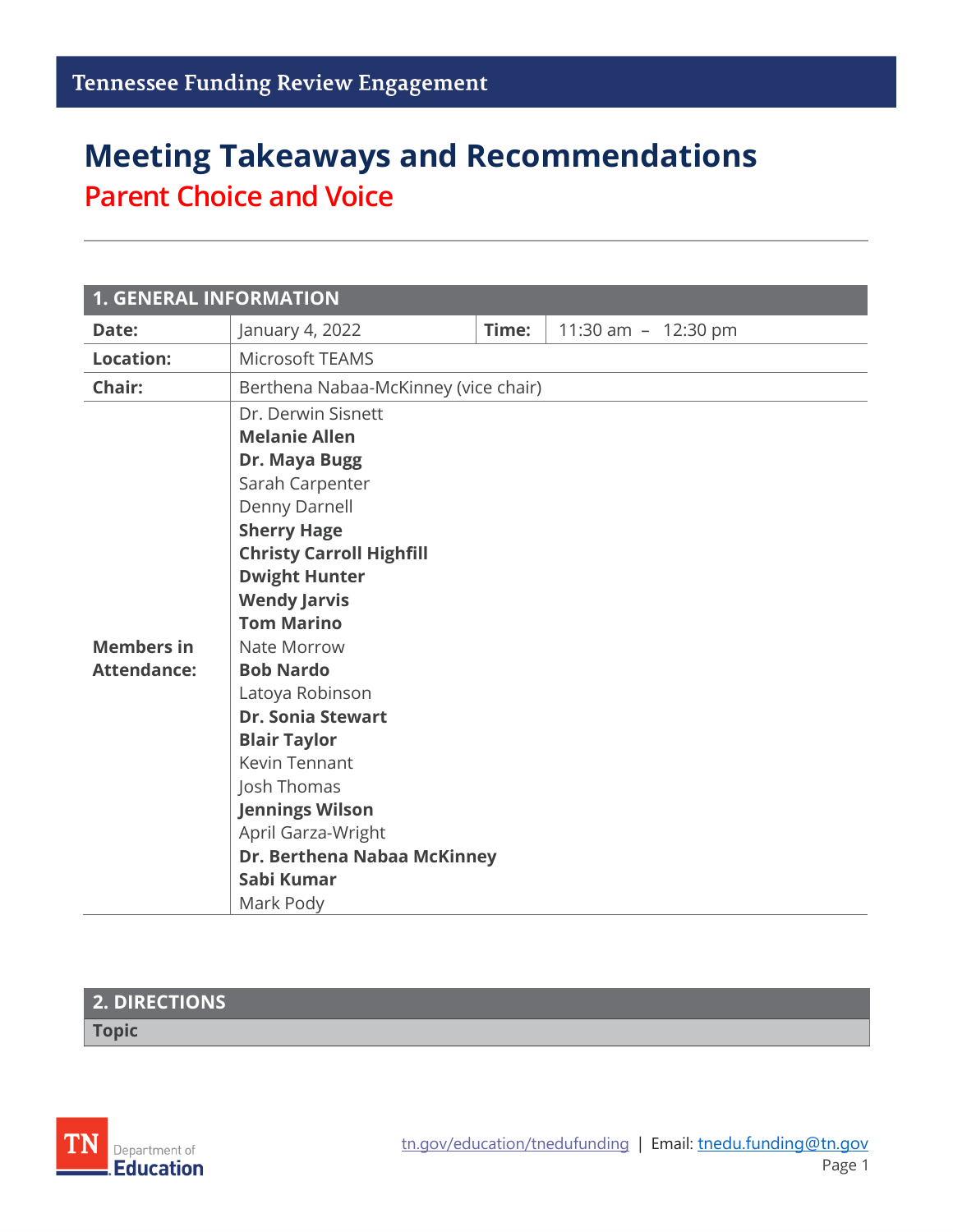#### **Tennessee Funding Review Engagement**

Please list specific supports and services that you would like to see incorporated into the funding formula for each category. (In other words, what supports and services do you think are most important so that the cost of those supports and services can be included. It does not mean a district MUST spend money in a certain way, only that they would be funded to do so). Please prioritize each item as a:

- **Must Have:** Those supports and services required as a result of federal and/or state law, for safety, or similar.
- **Should Have:** Those supports and services that may not be mandatory but are essential to ensure the student or student group receives access to a quality education.
- **Nice to Have:** Those supports and services that are not mandatory and not essential, but (1) may provide a clear and added benefit to students and (2) have a clear return on the investment related to student achievement and future success.
- **Long Shot:** All other supports and services ideas.

|                                 | <b>SUBCOMMITTEE FEEDBACK AND REFLECTIONS</b>                                                                                                                                                                                                                                                                 |  |
|---------------------------------|--------------------------------------------------------------------------------------------------------------------------------------------------------------------------------------------------------------------------------------------------------------------------------------------------------------|--|
| <b>BASE</b>                     | $\bullet$                                                                                                                                                                                                                                                                                                    |  |
| <b>WEIGHT</b>                   | Concentration of low proficiency rates (should this be considered as a<br>$\bullet$<br>category)<br>English Learners - undocumented students need to be added to tiers<br>$\bullet$<br>504 Qualifiers (additional services that don't qualify as disability)<br>$\bullet$<br>Grade span weights<br>$\bullet$ |  |
| <b>DIRECT</b><br><b>FUNDING</b> | High dosage tutoring (K-4 not just $4th$ grade)<br>$\bullet$<br><b>Voluntary Pre-K</b><br>$\bullet$<br>Parent Involvement/Engagement-important for every student to have<br>$\bullet$<br>their student engaged (either here or in base)                                                                      |  |

### **Subcommittee Supports and Services Prioritization**